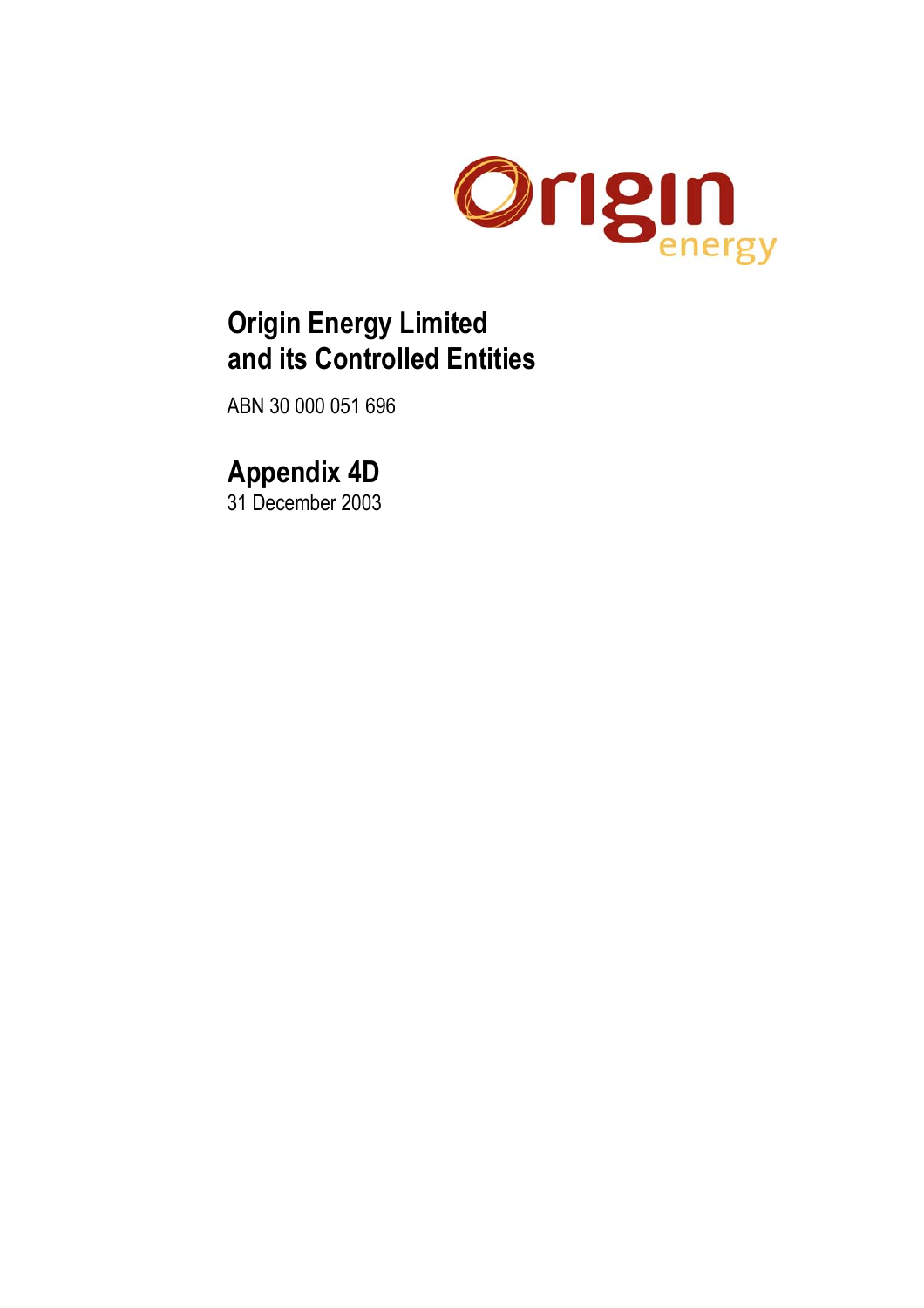## **APPENDIX 4D**

|                                                                                                                              |                     |                  |                         | A\$'000          |
|------------------------------------------------------------------------------------------------------------------------------|---------------------|------------------|-------------------------|------------------|
| 1. Results for announcement to the market:                                                                                   |                     |                  |                         |                  |
| Revenues from ordinary activities                                                                                            | up                  | 10.5%            | to                      | 1,845,755        |
|                                                                                                                              |                     |                  |                         |                  |
| Profit from ordinary activities after tax                                                                                    |                     |                  |                         |                  |
| attributable to members                                                                                                      | up                  | 40.2%            | to                      | 125,616          |
|                                                                                                                              |                     |                  |                         |                  |
| Net profit for the period attributable to<br>members                                                                         | up                  | 40.2%            | to                      | 125,616          |
|                                                                                                                              |                     | 39.1%            | to                      | 19.2¢            |
| Earnings per share - basic                                                                                                   | up                  |                  |                         |                  |
| Earnings per share - diluted                                                                                                 | up                  | 39.4%            | to                      | 19.1¢            |
|                                                                                                                              |                     |                  |                         |                  |
| <b>Dividends</b>                                                                                                             | Amount per security |                  | Franked amount          |                  |
|                                                                                                                              |                     |                  | per security at 30% tax |                  |
| Interim dividend declared                                                                                                    | 6 cents             |                  | 6 cents                 |                  |
| Previous corresponding period                                                                                                | 5 cents             |                  | 2 cents                 |                  |
|                                                                                                                              |                     |                  |                         |                  |
| Record date for determining entitlements to the dividend:                                                                    |                     |                  | 26 February 2004        |                  |
| Brief explanation of any of the figures reported above or other item(s) of importance not previously released to the market: |                     |                  |                         |                  |
| Refer to the Directors' Report included in the half year financial report for explanations.                                  |                     |                  |                         |                  |
|                                                                                                                              |                     |                  |                         |                  |
|                                                                                                                              |                     |                  |                         |                  |
| Discussion and Analysis of the results for the half year ended 31 December 2003:                                             |                     |                  |                         |                  |
| Refer to the Directors' Report included in the half year financial report for commentary.                                    |                     |                  |                         |                  |
|                                                                                                                              |                     |                  |                         |                  |
|                                                                                                                              |                     |                  |                         |                  |
| 2. Other Information:                                                                                                        |                     |                  | Consolidated            |                  |
|                                                                                                                              |                     | December<br>2003 | June<br>2003            | December<br>2002 |
| Net tangible asset backing per ordinary security                                                                             |                     | $1.53$ \$<br>\$  | $1.48$ \$               | 1.48             |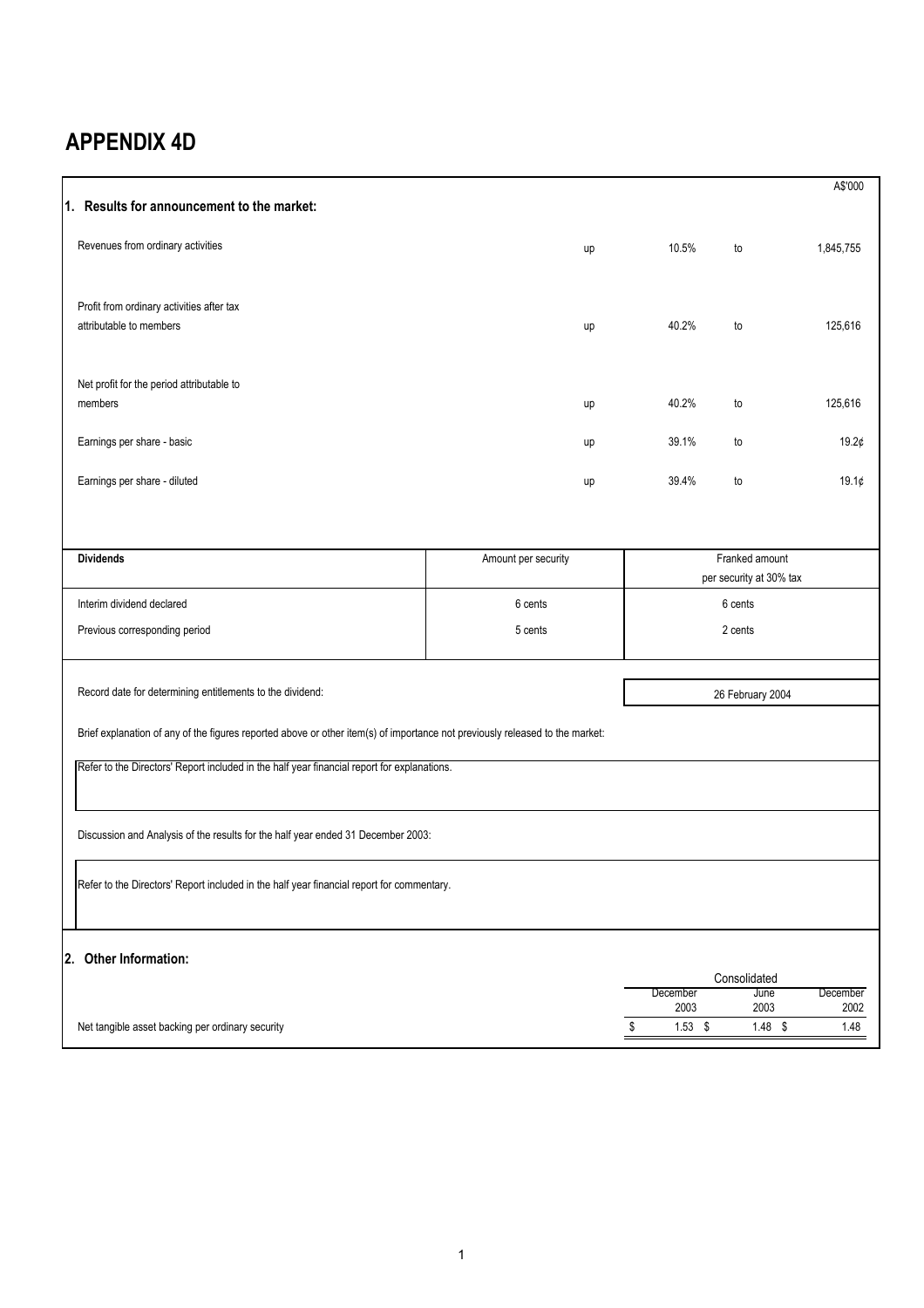

**Origin Energy Limited and its Controlled Entities** ABN 30 000 051 696

**HALF YEAR FINANCIAL REPORT 31 December 2003**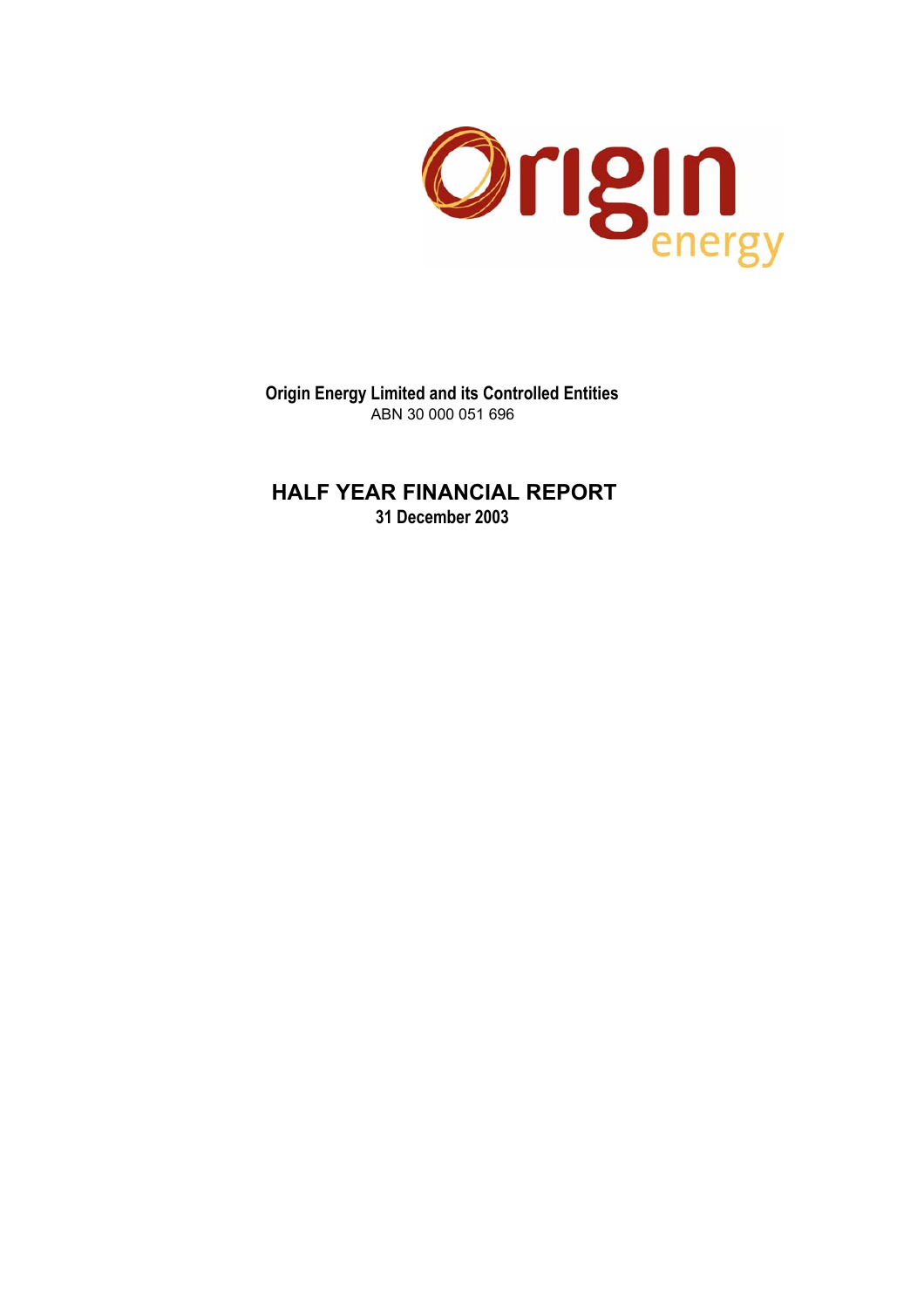## **STATEMENT OF FINANCIAL PERFORMANCE**

|                                                                                                                            |      | Consolidated      |                   |
|----------------------------------------------------------------------------------------------------------------------------|------|-------------------|-------------------|
| for half year ended 31 December                                                                                            | Note | 2003              | 2002              |
|                                                                                                                            |      | \$'000            | \$'000            |
| Revenue from ordinary activities                                                                                           | 3(a) | 1.845.755         | 1,669,903         |
| Expenses from ordinary activities excluding borrowing costs                                                                | 3(b) | (1,654,384)       | (1,512,481)       |
| Borrowing costs                                                                                                            |      | (25, 350)         | (25, 485)         |
| Share of net profits of associates and joint venture entities accounted for using the equity method                        | 8    | 15,882            | 6,928             |
| Profit from ordinary activities before related income tax expense                                                          |      | 181,903           | 138,865           |
| Income tax expense relating to ordinary activities                                                                         | 4    | (54, 806)         | (47, 201)         |
| Net profit                                                                                                                 |      | 127.097           | 91,664            |
| Net profit attributable to outside equity interests                                                                        |      | (1,481)           | (2,065)           |
| Net profit attributable to members of the parent entity, Origin Energy Limited                                             |      | 125,616           | 89,599            |
|                                                                                                                            |      |                   |                   |
| Non-owner transaction changes in equity:                                                                                   |      |                   |                   |
| Net exchange difference relating to self-sustaining foreign operations attributable to                                     |      |                   |                   |
| members of Origin Energy Limited recognised directly in equity                                                             |      | (966)             | 1,126             |
| Total changes in equity from non-owner related transactions                                                                |      |                   |                   |
| attributable to members of the parent entity, Origin Energy Limited                                                        |      | 124,650           | 90,725            |
|                                                                                                                            |      |                   |                   |
| Basic earnings per share                                                                                                   |      | 19.2c             | 13.8 <sub>c</sub> |
| Diluted earnings per share                                                                                                 |      | 19.1 <sub>¢</sub> | 13.7 <sub>¢</sub> |
|                                                                                                                            |      |                   |                   |
| The Statement of Financial Performance should be read in conjunction with the notes to the half year financial statements. |      |                   |                   |
|                                                                                                                            |      |                   |                   |
|                                                                                                                            |      |                   |                   |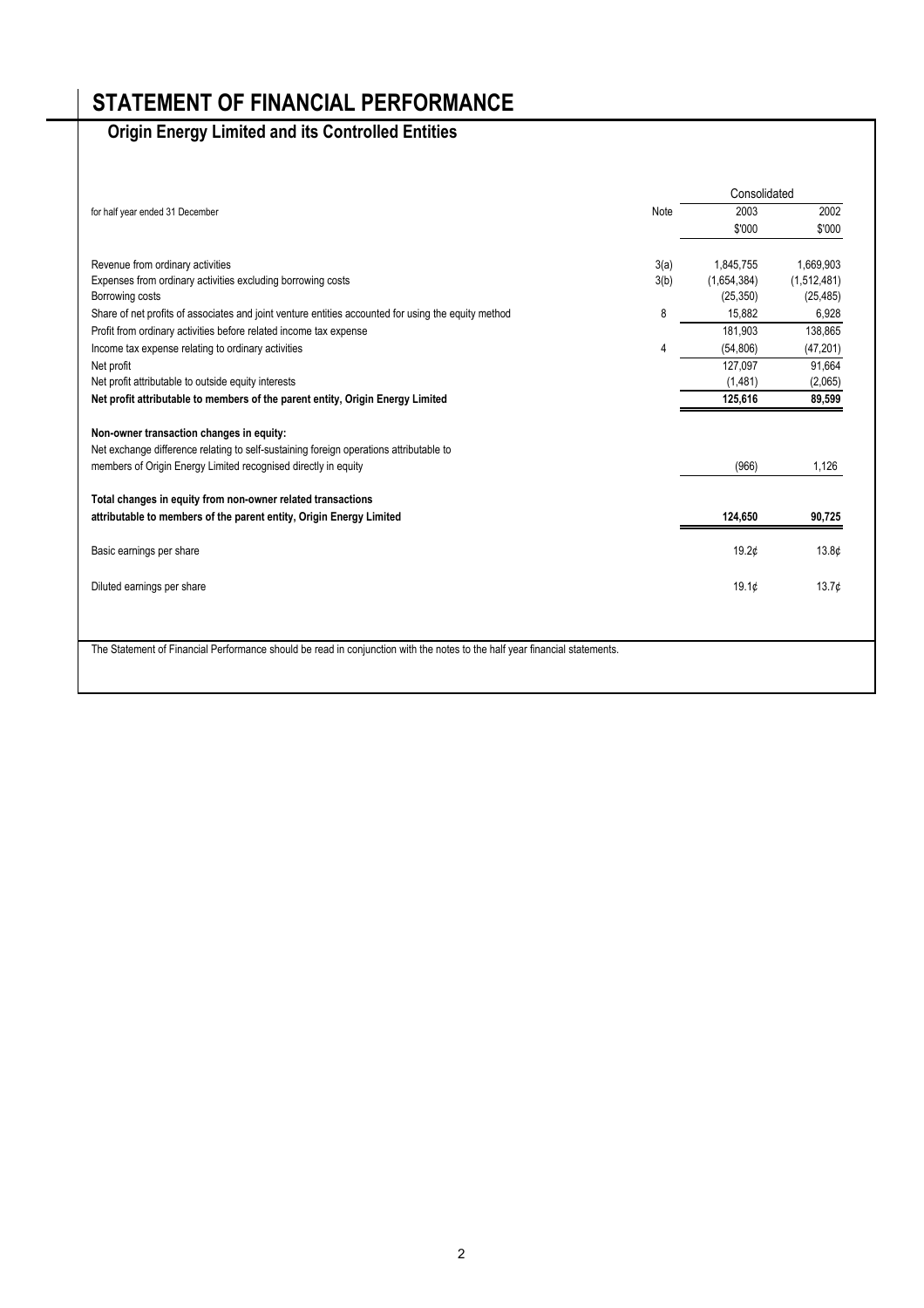## **STATEMENT OF FINANCIAL POSITION**

### **Origin Energy Limited and its Controlled Entities**

|                                                     |                |           | Consolidated |           |
|-----------------------------------------------------|----------------|-----------|--------------|-----------|
| as at                                               | Note           | December  | June         | December  |
|                                                     |                | 2003      | 2003         | 2002      |
|                                                     |                | \$'000    | \$'000       | \$'000    |
| <b>CURRENT ASSETS</b>                               |                |           |              |           |
| Cash assets                                         |                | 18,912    | 16,431       | 30,418    |
| Receivables                                         |                | 543,574   | 621,085      | 513,050   |
| Inventories                                         |                | 54,130    | 53,913       | 53,246    |
| Other                                               |                | 54,689    | 43,063       | 72,190    |
| <b>TOTAL CURRENT ASSETS</b>                         |                | 671.305   | 734,492      | 668,904   |
| <b>NON-CURRENT ASSETS</b>                           |                |           |              |           |
| Receivables                                         |                | 11,345    | 31,675       | 22,350    |
| Investments accounted for using the equity method   |                | 66,145    | 55,272       | 56,680    |
| Other financial assets                              |                | 174,005   | 170,713      | 186,037   |
| Property, plant and equipment                       |                | 1,393,314 | 1,352,527    | 1,305,353 |
| Exploration, evaluation and development expenditure |                | 170,605   | 154,300      | 148,421   |
| Intangible assets                                   |                | 848,477   | 777,948      | 730,932   |
| Deferred tax assets                                 |                | 52,874    | 123,192      | 199,354   |
| Other                                               |                | 5,171     | 8,622        | 8,316     |
| TOTAL NON-CURRENT ASSETS                            |                | 2,721,936 | 2,674,249    | 2,657,443 |
| <b>TOTAL ASSETS</b>                                 |                | 3,393,241 | 3,408,741    | 3,326,347 |
| <b>CURRENT LIABILITIES</b>                          |                |           |              |           |
| Payables                                            |                | 394,501   | 475,026      | 479,367   |
| Interest-bearing liabilities                        |                | 160,047   | 85,522       | 105,000   |
| Current tax liabilities                             |                | 3,905     | 546          | 787       |
| Provisions                                          |                | 69,286    | 71,330       | 68,894    |
| <b>TOTAL CURRENT LIABILITIES</b>                    |                | 627,739   | 632,424      | 654,048   |
| <b>NON-CURRENT LIABILITIES</b>                      |                |           |              |           |
| Payables                                            |                | 2,085     | 11,840       | 5,881     |
| Interest-bearing liabilities                        |                | 603,273   | 663,012      | 630,125   |
| Deferred tax liabilities                            |                | 229,846   | 243,904      | 230,746   |
| Provisions                                          |                | 60,401    | 67,957       | 74,345    |
| <b>TOTAL NON-CURRENT LIABILITIES</b>                |                | 895,605   | 986,713      | 941,097   |
| <b>TOTAL LIABILITIES</b>                            |                | 1,523,344 | 1,619,137    | 1,595,145 |
| <b>NET ASSETS</b>                                   |                | 1,869,897 | 1,789,604    | 1,731,202 |
| <b>EQUITY</b>                                       |                |           |              |           |
| Contributed equity                                  | 9              | 436,971   | 418,612      | 399,124   |
| Reserves                                            |                | 109,794   | 110,764      | 113,394   |
| Retained profits                                    | 10             | 1,316,414 | 1,223,977    | 1,184,810 |
| Total parent entity interest                        |                | 1,863,179 | 1,753,353    | 1,697,328 |
| Outside equity interests                            | $\overline{7}$ | 6,718     | 36,251       | 33,874    |
| <b>TOTAL EQUITY</b>                                 | 10             | 1,869,897 | 1,789,604    | 1,731,202 |
|                                                     |                |           |              |           |

The Statement of Financial Position should be read in conjunction with the notes to the half year financial statements.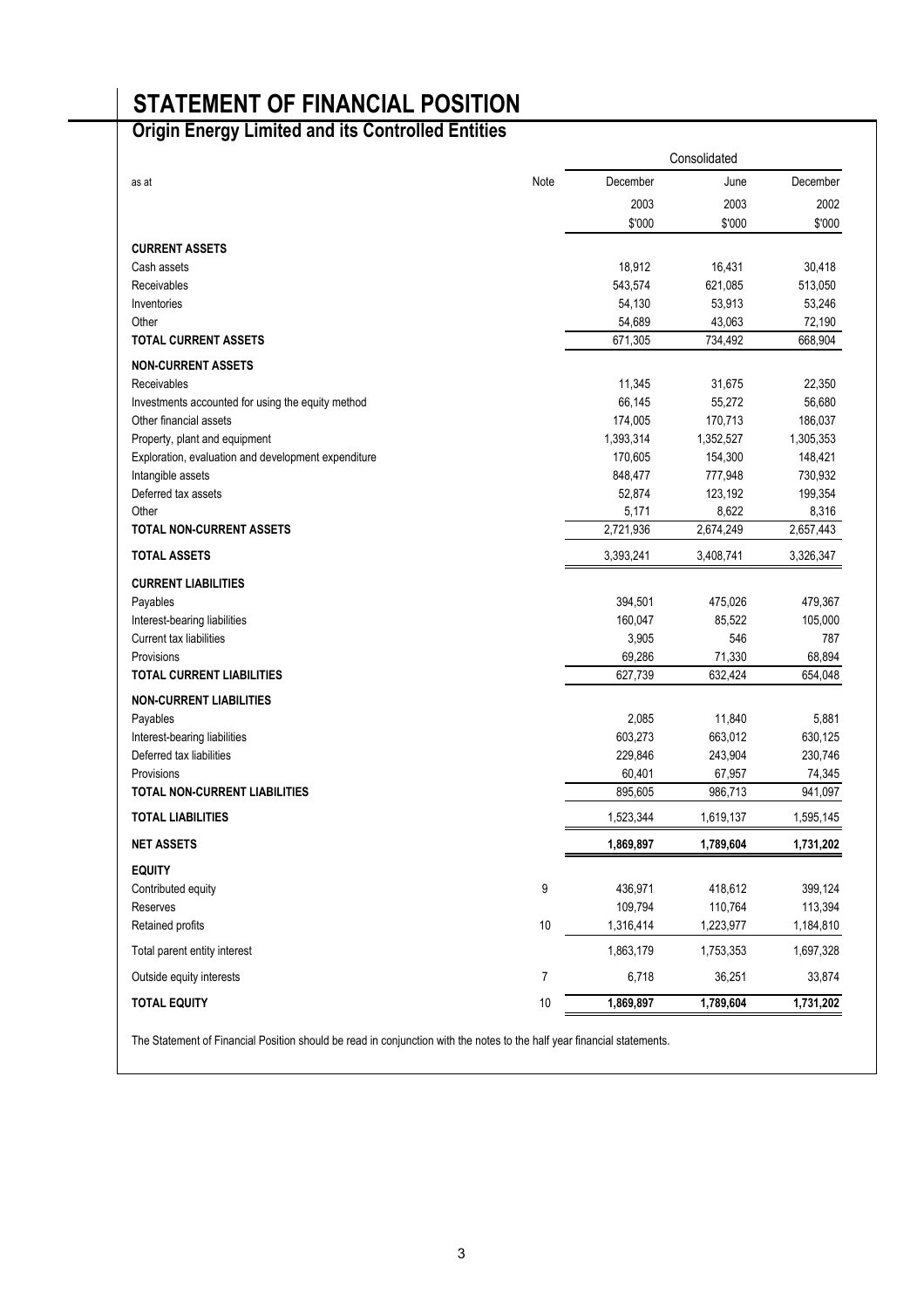# **STATEMENT OF CASH FLOWS**

## **Origin Energy Limited and its Controlled Entities**

|                                                                         | Consolidated |             |
|-------------------------------------------------------------------------|--------------|-------------|
|                                                                         | 2003         | 2002        |
| for half year ended 31 December                                         | \$'000       | \$'000      |
| <b>CASH FLOWS FROM OPERATING ACTIVITIES</b>                             |              |             |
| Cash receipts in the course of operations                               | 2,101,113    | 1,913,902   |
| Cash payments in the course of operations                               | (1,814,062)  | (1,653,187) |
| Dividends/distributions received from associates/joint venture entities | 5,000        | 4,000       |
| Other dividends received                                                | 339          | 399         |
| Interest received                                                       | 23           | 1,093       |
| Borrowing costs paid                                                    | (23, 564)    | (25,615)    |
| Income taxes paid                                                       | (3,832)      | (15, 353)   |
| Subvention payments                                                     | (4,000)      | (6,000)     |
| Net cash provided by operating activities                               | 261,017      | 219,239     |
| <b>CASH FLOWS FROM INVESTING ACTIVITIES</b>                             |              |             |
| Payments for property, plant and equipment                              | (106, 535)   | (57, 338)   |
| Payments for exploration, development and mine properties               | (54, 421)    | (96, 991)   |
| Payments for investments                                                | (9,697)      |             |
| Payments for businesses                                                 |              | (131, 614)  |
| Purchase of outside equity interests in controlled entity               | (73, 820)    |             |
| Loans to associated entities                                            | (17, 438)    |             |
| Net proceeds from disposal of investments                               | 2,671        |             |
| Proceeds from sale of non-current assets                                | 1,181        | 2,200       |
| Net cash used in investing activities                                   | (258, 059)   | (283, 743)  |
| <b>CASH FLOWS FROM FINANCING ACTIVITIES</b>                             |              |             |
| Proceeds from borrowings                                                | 230,500      | 328,115     |
| Repayment of borrowings                                                 | (215, 714)   | (236, 662)  |
| Dividends paid                                                          | (16, 247)    | (10, 943)   |
| Proceeds from issues of securities                                      | 1,202        | 3,794       |
| Net cash provided by/(used in) financing activities                     | (259)        | 84,304      |
| <b>NET INCREASE IN CASH HELD</b>                                        | 2,699        | 19,800      |
| Cash and cash equivalents at the beginning of the year                  | 16,431       | 10,551      |
| Effect of exchange rate changes on cash                                 | (218)        | 67          |
| CASH AND CASH EQUIVALENTS AT THE END OF THE HALF YEAR                   | 18,912       | 30,418      |

The Statement of Cash Flows should be read in conjunction with the notes to the half year financial statements.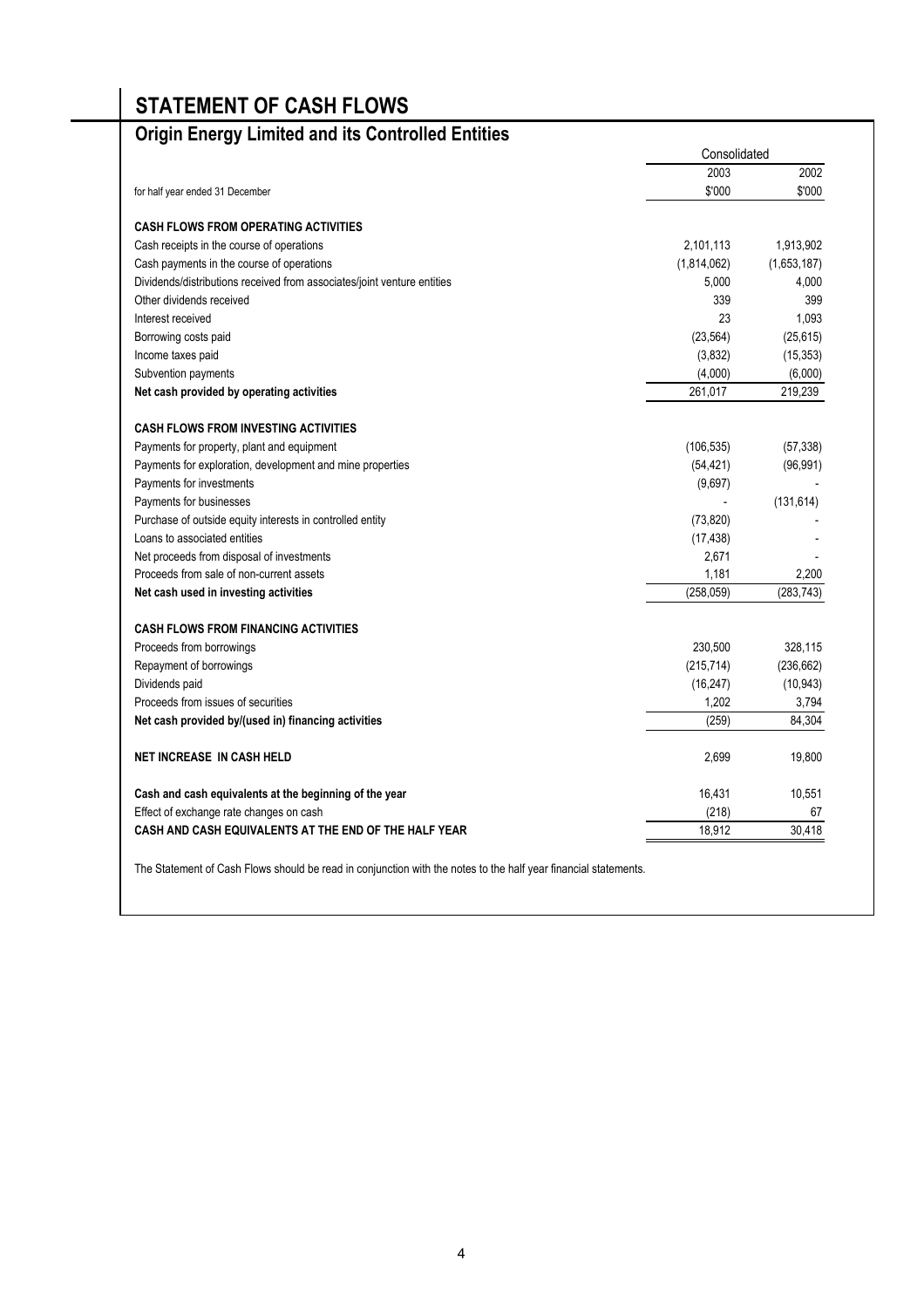## **Origin Energy Limited and its Controlled Entities**

### *FOR HALF YEAR ENDED 31 DECEMBER 2003*

### **1. BASIS OF PREPARATION OF THE HALF YEAR REPORT**

The half year consolidated financial report is a general purpose financial report which has been prepared in accordance with Accounting Standard AASB 1029 "Interim Financial Reporting", the recognition and measurement requirements of applicable AASB Standards, Urgent Issues Group Consensus Views, other authoritative pronouncements of the Australian Accounting Standards Board and the Corporations Act 2001.

This half year financial report should be read in conjunction with the 30 June 2003 Annual Report, Financial Statements and any public announcements by Origin Energy Limited and its controlled entities during the half year in accordance with continuous disclosure obligations arising under the Corporations Act 2001. The half year report does not include full note disclosures of the type normally included in an annual financial report.

It has been prepared on the basis of historical costs and, except where stated, does not take into account changing money values of fair values of non-current assets.

The accounting policies have been consistently applied by each entity in the consolidated entity and are consistent with those applied in the 30 June 2003 Financial Statements.

### **Impact of Tax Consolidation Legislation**

As a consequence of the substantive enactment of the Tax Consolidation legislation and since Origin Energy Limited has not made a decision regarding tax consolidations at the date of signing this report of the implementation date for tax consolidation, the consolidated entity has applied UIG 39 "Effect of Proposed Tax Consolidation Legislation on Deferred Tax Balances". No future income tax benefit previously recognised has been written off to consolidated income tax expense as a consequence of applying UIG 39. There was no impact on the consolidated entity's future income tax benefits arising from tax consolidations as at 31 December 2003.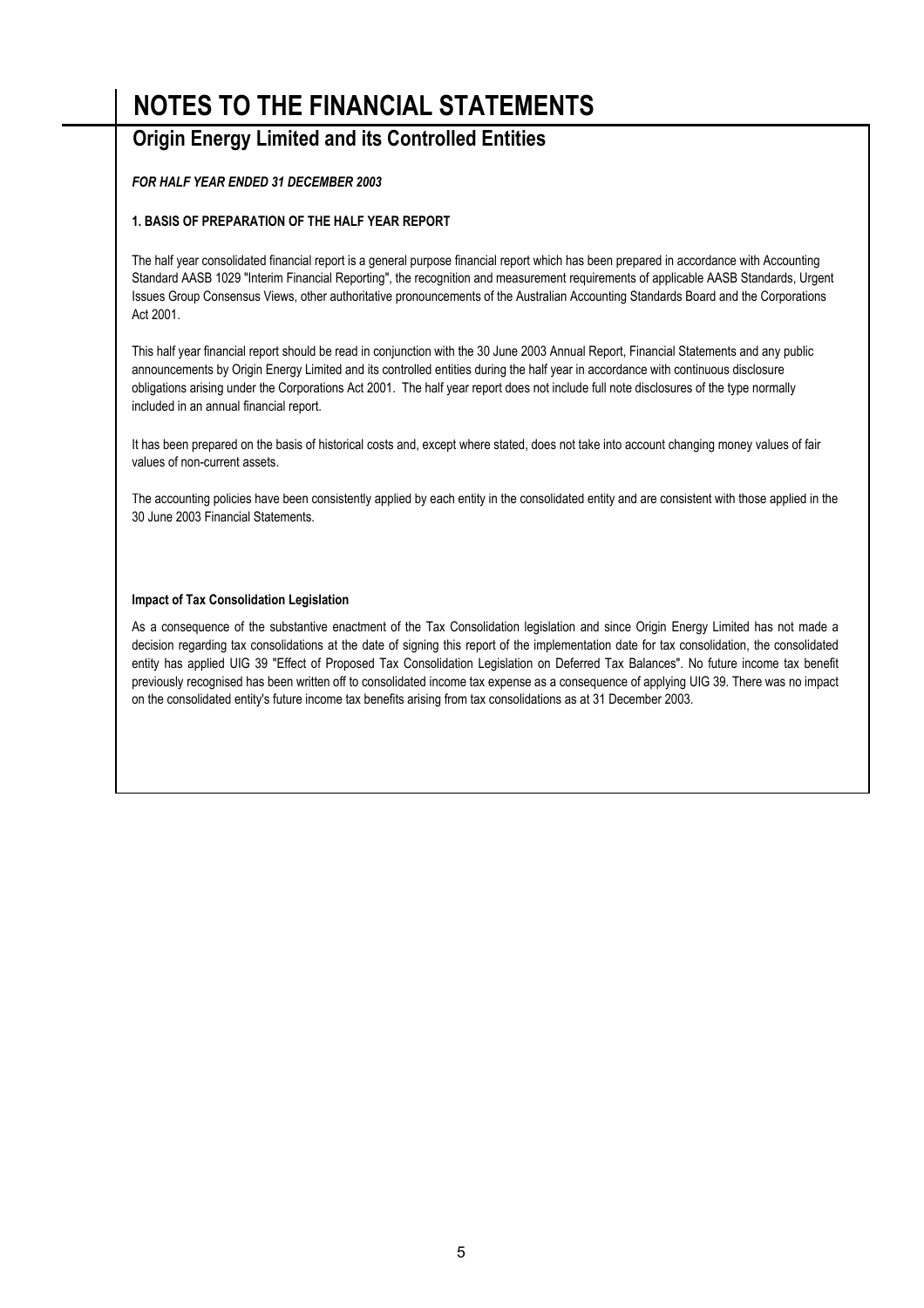| 2. SEGMENTS                                        | <b>Exploration and</b> |           | Retail    |           | Generation |           | <b>Networks</b> |        | Consolidated |           |
|----------------------------------------------------|------------------------|-----------|-----------|-----------|------------|-----------|-----------------|--------|--------------|-----------|
| (a) Primary reporting - Business segments          | Production<br>2003     | 2002      | 2003      | 2002      | 2003       | 2002      | 2003            | 2002   | 2003         | 2002      |
|                                                    | \$'000                 | \$'000    | \$'000    | \$'000    | \$'000     | \$'000    | \$'000          | \$'000 | \$'000       | \$'000    |
|                                                    |                        |           |           |           |            |           |                 |        |              |           |
| <b>REVENUE</b>                                     |                        |           |           |           |            |           |                 |        |              |           |
| Total sales                                        | 186,359                | 167,904   | 1,541,897 | 1,414,245 | 64,717     | 45,253    | 81,610          | 76,226 | 1,874,583    | 1,703,628 |
| Intersegment sales elimination *                   | (24,060)               | (23, 354) |           |           | (21, 172)  | (22, 136) |                 |        | (45, 232)    | (45, 490) |
| <b>External sales revenue</b>                      | 162,299                | 144,550   | 1,541,897 | 1,414,245 | 43,545     | 23,117    | 81,610          | 76,226 | 1,829,351    | 1,658,138 |
| Other revenue                                      | 2,958                  | 885       | 2,205     | 1,004     | 1,220      | 88        | 8,625           | 9,107  | 15,008       | 11,084    |
| <b>Total segment revenue</b>                       | 165,257                | 145,435   | 1,544,102 | 1,415,249 | 44,765     | 23,205    | 90,235          | 85,333 | 1,844,359    | 1,669,222 |
| Unallocated revenue                                |                        |           |           |           |            |           |                 |        | 1,396        | 681       |
| Revenue from ordinary activities                   |                        |           |           |           |            |           |                 |        | 1,845,755    | 1,669,903 |
| <b>RESULT</b>                                      |                        |           |           |           |            |           |                 |        |              |           |
| Segment result                                     | 56,263                 | 47,119    | 105,395   | 89,186    | 16,212     | 9,021     | 12,105          | 11,415 | 189,975      | 156,741   |
| Share of net profits of associates                 |                        |           |           |           |            |           |                 |        |              |           |
| and joint venture entities                         |                        |           | 1,748     | 1,124     | 14,090     | 5,804     | 44              |        | 15,882       | 6,928     |
| <b>EARNINGS BEFORE INTEREST AND TAX (EBIT)</b>     | 56,263                 | 47,119    | 107,143   | 90,310    | 30,302     | 14,825    | 12,149          | 11,415 | 205,857      | 163,669   |
|                                                    |                        |           |           |           |            |           |                 |        |              |           |
| Net interest expense                               |                        |           |           |           |            |           |                 |        | (23, 954)    | (24, 804) |
| Profit from ordinary activities before income tax  |                        |           |           |           |            |           |                 |        | 181,903      | 138,865   |
| Income tax expense                                 |                        |           |           |           |            |           |                 |        | (54, 806)    | (47, 201) |
| Net profit                                         |                        |           |           |           |            |           |                 |        | 127,097      | 91,664    |
|                                                    |                        |           |           |           |            |           |                 |        |              |           |
| <b>EARNINGS BEFORE INTEREST, TAX, DEPRECIATION</b> |                        |           |           |           |            |           |                 |        |              |           |
| AND AMORTISATION (EBITDA)                          | 102,890                | 90,248    | 146,705   | 129,493   | 43,672     | 23,882    | 13,211          | 12,300 | 306,478      | 255,923   |
|                                                    |                        |           |           |           |            |           |                 |        |              |           |
| DEPRECIATION AND AMORTISATION                      | 46,627                 | 43,129    | 39,562    | 39,183    | 13,370     | 9,057     | 1,062           | 885    | 100,621      | 92,254    |
| OTHER NON-CASH EXPENSES                            | 16,683                 | 16,352    | 5,898     | 20,272    | 2,767      | 750       | 473             | 1,084  | 25,821       | 38,458    |
|                                                    |                        |           |           |           |            |           |                 |        |              |           |
| <b>ACQUISITIONS OF NON-CURRENT ASSETS</b>          | 204,921                | 135,141   | 19,722    | 152,480   | 15,618     | 94,097    | 957             | 95     | 241,218      | 381,813   |
| (includes capital expenditure)                     |                        |           |           |           |            |           |                 |        |              |           |
|                                                    |                        |           |           |           |            |           |                 |        |              |           |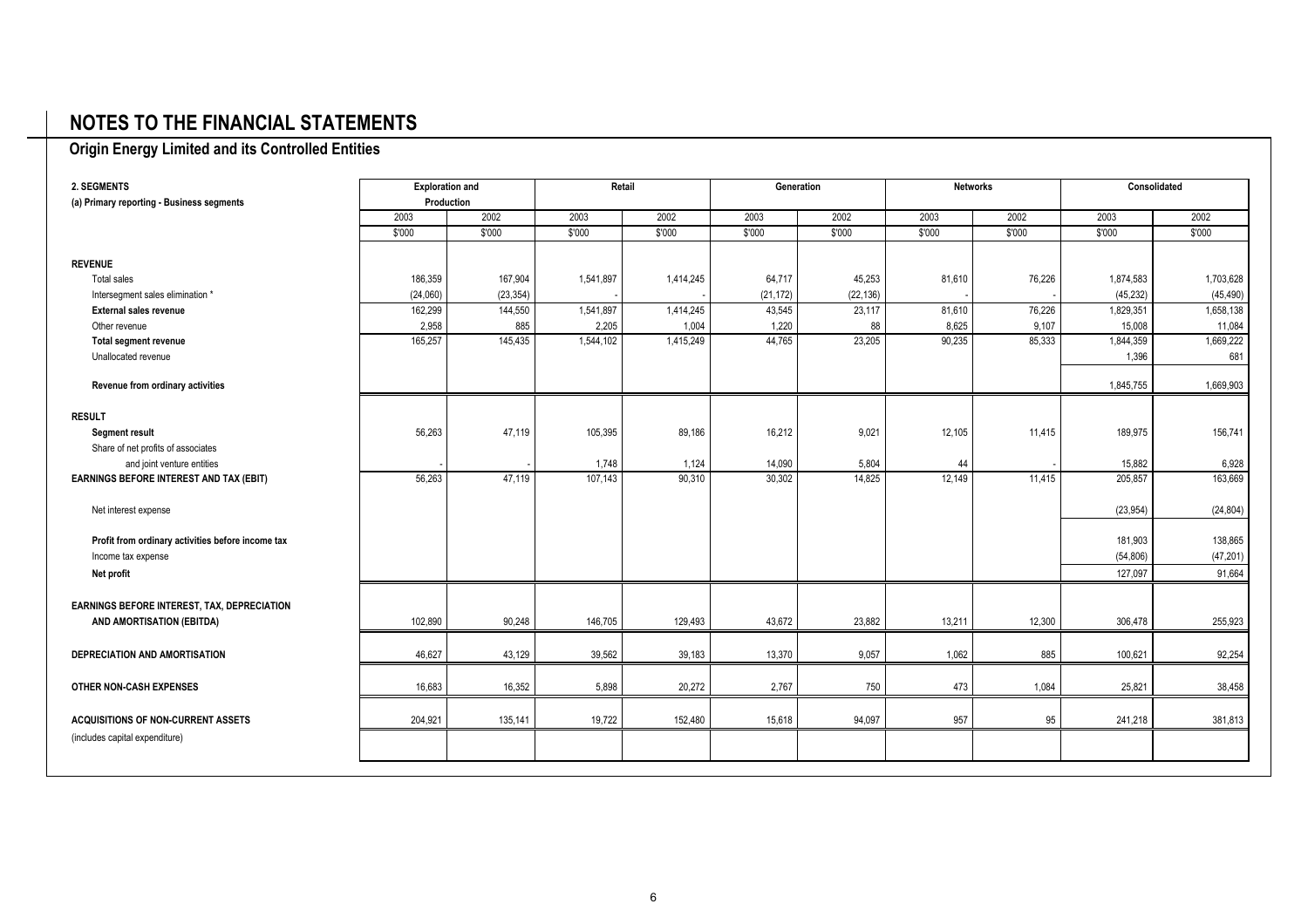### **Origin Energy Limited and its Controlled Entities**

| 2. SEGMENTS (continued)      | <b>Exploration and</b><br>Production |         | Retail    |           | Generation |         | <b>Networks</b> |         | Consolidated |           |
|------------------------------|--------------------------------------|---------|-----------|-----------|------------|---------|-----------------|---------|--------------|-----------|
|                              | 2003                                 | 2002    | 2003      | 2002      | 2003       | 2002    | 2003            | 2002    | 2003         | 2002      |
|                              | \$'000                               | \$'000  | \$'000    | \$'000    | \$'000     | \$'000  | \$'000          | \$'000  | \$'000       | \$'000    |
| <b>ASSETS</b>                |                                      |         |           |           |            |         |                 |         |              |           |
| Segment assets               | 1,177,319                            | 986,519 | 1,550,955 | 1,554,236 | 337,904    | 323,977 | 189,132         | 175,163 | 3,255,310    | 3,039,895 |
| Equity accounted investments |                                      |         | 7,706     | 5,793     | 58,045     | 50,887  | 394             |         | 66,145       | 56,680    |
| <b>Total segment assets</b>  | 1,177,319                            | 986,519 | 1,558,661 | 1,560,029 | 395,949    | 374,864 | 189,526         | 175,163 | 3,321,455    | 3,096,575 |
| Unallocated assets **        |                                      |         |           |           |            |         |                 |         | 71,786       | 229,772   |
| <b>Total assets</b>          |                                      |         |           |           |            |         |                 |         | 3,393,241    | 3,326,347 |
|                              |                                      |         |           |           |            |         |                 |         |              |           |
| <b>LIABILITIES</b>           |                                      |         |           |           |            |         |                 |         |              |           |
| Segment liabilities          | 91,729                               | 82,835  | 377,119   | 394,037   | 20,538     | 122,173 | 36,885          | 29,442  | 526,271      | 628,487   |
| Unallocated liabilities **   |                                      |         |           |           |            |         |                 |         | 997,073      | 966,658   |
| <b>Total liabilities</b>     |                                      |         |           |           |            |         |                 |         | 1,523,344    | 1,595,145 |

\*Intersegment pricing is determined on an arm's length basis. Intersegment sales are eliminated on consolidation. With effect from 1 July 2002, a tolling arrangement was established between Retail and Generation in relation to the consolidated entity's three merchant power stations. The tolling arrangement pricing is at commercial rates. The external revenue from the merchant power stations is now recognised in Retail's revenue while Generation receives a tolling fee from Retail for the capacity provided and costs incurred by these power stations.

\*\*Unallocated assets consists of cash and deferred tax assets. Unallocated liabilities consists of current and non-current interest-bearing liabilities and current and deferred tax liabilities.

Corporate revenue and expenses are allocated across business segments on the basis of external sales revenue. Corporate assets and liabilities are allocated across business segments based on their share of total assets and

| Industry segments:                | <b>Products and services:</b>                                       |
|-----------------------------------|---------------------------------------------------------------------|
| <b>Exploration and Production</b> | Natural gas and oil                                                 |
| Retail                            | Natural gas, electricity, LPG, energy related products and services |
| Generation                        | Natural gas-fired cogeneration and power generation                 |
| <b>Networks</b>                   | Infrastructure investment and management services                   |

#### **(b) Secondary reporting - geographical segments**

The consolidated entity operates predominantly in Australia. More than 90% of revenue, profit, assets and acquisition of non-current assets relate to operations in Australia.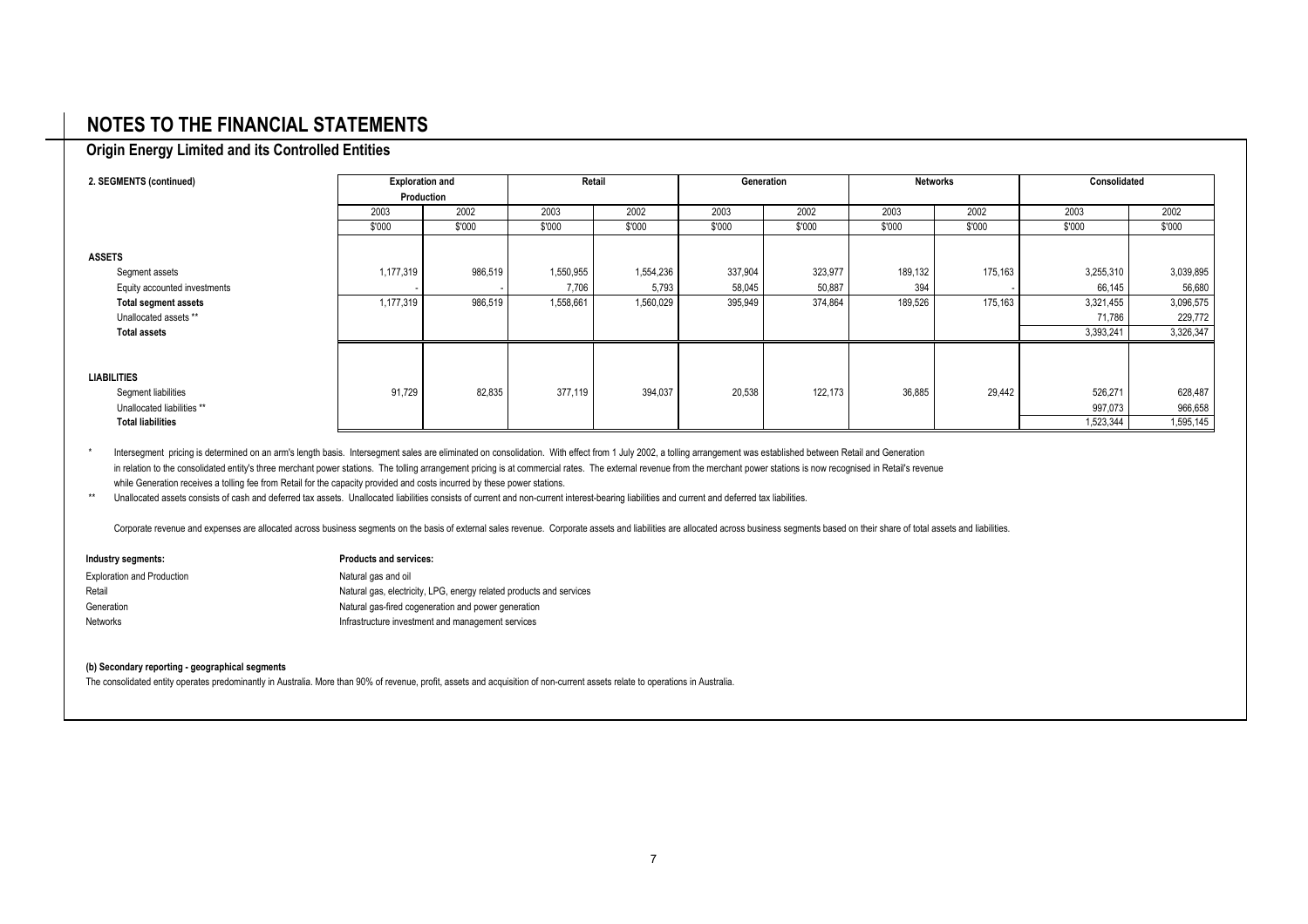|                                                                                                                        |           | Consolidated |  |  |  |
|------------------------------------------------------------------------------------------------------------------------|-----------|--------------|--|--|--|
|                                                                                                                        | 2003      | 2002         |  |  |  |
|                                                                                                                        | \$'000    | \$'000       |  |  |  |
| <b>3. PROFIT FROM ORDINARY ACTIVITIES</b>                                                                              |           |              |  |  |  |
| (a) Revenue from ordinary activities                                                                                   |           |              |  |  |  |
| Revenue from operating activities:                                                                                     |           |              |  |  |  |
| Revenue from sale of goods                                                                                             | 1,745,842 | 1,581,882    |  |  |  |
| Revenue from rendering of services                                                                                     | 83,509    | 76,256       |  |  |  |
| Total sales revenue                                                                                                    | 1,829,351 | 1,658,138    |  |  |  |
| Interest income                                                                                                        | 1,396     | 681          |  |  |  |
| Revenue from outside operating activities                                                                              | 15,008    | 11,084       |  |  |  |
| Revenue from ordinary activities                                                                                       | 1,845,755 | 1,669,903    |  |  |  |
| (b) Expenses from ordinary activities excluding borrowing costs                                                        |           |              |  |  |  |
| Expenses by nature:                                                                                                    |           |              |  |  |  |
| Raw materials and consumables used, and                                                                                |           |              |  |  |  |
| changes in finished goods and work in progress                                                                         | 1,231,565 | 1,105,392    |  |  |  |
| Advertising                                                                                                            | 10,697    | 10,184       |  |  |  |
| Bad and doubtful debts                                                                                                 | 6,335     | 5,194        |  |  |  |
| Consultancy costs                                                                                                      | 3,258     | 3,782        |  |  |  |
| Contracting costs                                                                                                      | 63,664    | 57,081       |  |  |  |
| Depreciation and amortisation                                                                                          | 100,621   | 92,254       |  |  |  |
| Employee expenses                                                                                                      | 104,704   | 101,602      |  |  |  |
| Exploration and production costs                                                                                       | 36,312    | 35,219       |  |  |  |
| Motor vehicle expenses                                                                                                 | 7,929     | 8,119        |  |  |  |
| Occupancy expenses                                                                                                     | 13,870    | 13,424       |  |  |  |
| Repairs and maintenance                                                                                                | 6,420     | 8,242        |  |  |  |
| Royalties                                                                                                              | 13,882    | 14,212       |  |  |  |
| Administration and other expenses from ordinary activities                                                             | 55,127    | 57,776       |  |  |  |
| Total expenses from ordinary activities excluding borrowing costs                                                      | 1,654,384 | 1,512,481    |  |  |  |
| (c) Individually Significant Items                                                                                     |           |              |  |  |  |
| Individually significant revenues/(expenses) included in<br>profit from ordinary activities before income tax include: |           |              |  |  |  |
| Share of net profits of associates and joint venture entities - tax                                                    |           |              |  |  |  |
| benefit arising on entry into the new tax consolidations regime                                                        | 9,350     |              |  |  |  |
| Provision for write-down of mine properties - Cooper Basin                                                             | (16, 212) |              |  |  |  |
|                                                                                                                        |           |              |  |  |  |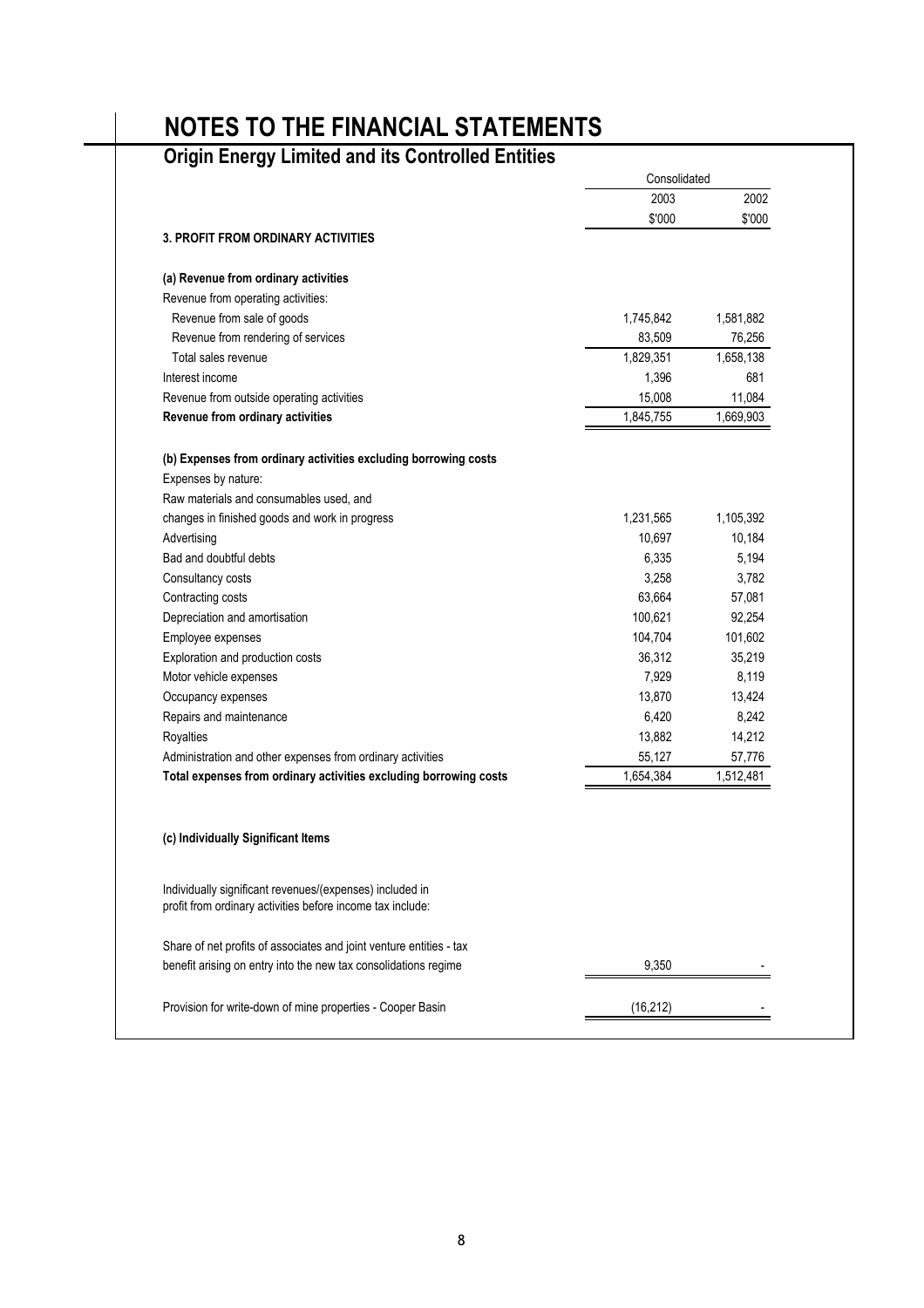# **Origin Energy Limited and its Controlled Entities**

### **4. INCOME TAX EXPENSE**

|                                                                          | Consolidated |          |  |
|--------------------------------------------------------------------------|--------------|----------|--|
|                                                                          | 2003         | 2002     |  |
|                                                                          | \$'000       | \$'000   |  |
| Prima facie income tax expense on pre-tax accounting profit:             |              |          |  |
| (i) at Australian tax rate of 30%                                        | 54,571       | 41,660   |  |
| (ii) adjustment for difference between Australian and overseas tax rates | 130          | (167)    |  |
| Income tax expense on pre-tax accounting profit at standard rates        | 54,701       | 41,493   |  |
| Add/(subtract) tax effect of major items causing permanent differences:  |              |          |  |
| Non-taxable distributions received                                       | (3,292)      | (1,615)  |  |
| Depreciation and amortisation                                            | 6.937        | 6,496    |  |
| Non-deductible provision for write-down of mine properties               | 4,863        |          |  |
| Share of net profits of associates and joint venture entities            | (3,832)      | (1, 173) |  |
| Recognition of deferred tax assets not previously brought to account     | (4,096)      | (182)    |  |
| Under provision of tax in previous years                                 |              | 1,927    |  |
| Recoupment of capital losses not previously recognised                   |              | 114      |  |
| Tax rate change on prior year adjustments                                |              | (286)    |  |
| Other                                                                    | (475)        | 427      |  |
|                                                                          | 105          | 5,708    |  |
| Income tax expense relating to ordinary activities                       | 54,806       | 47.201   |  |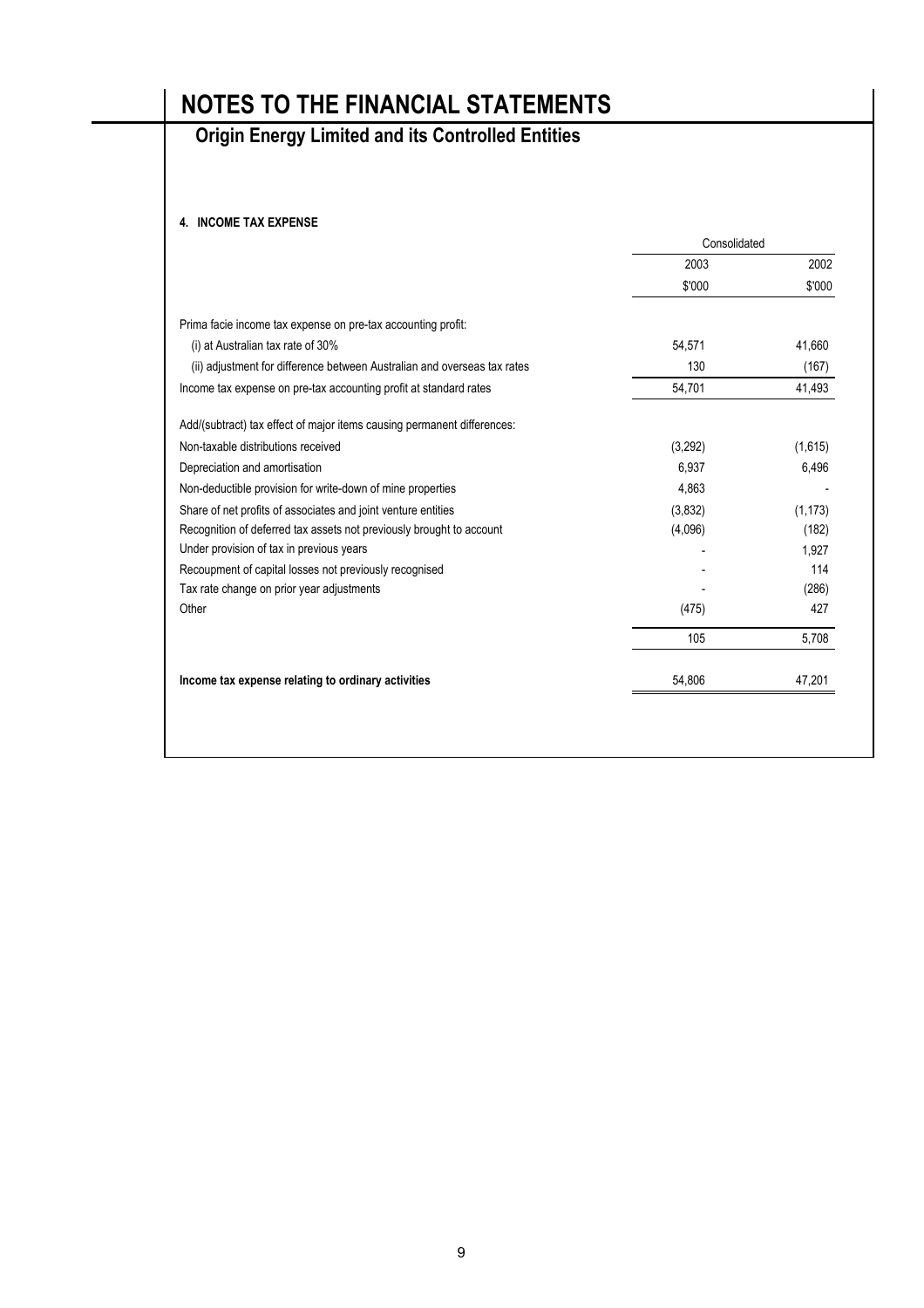## **Origin Energy Limited and its Controlled Entities**

**5. DIVIDENDS**

|                                                                                                                                                                    | Note | 2003   | 2002   |
|--------------------------------------------------------------------------------------------------------------------------------------------------------------------|------|--------|--------|
|                                                                                                                                                                    |      |        |        |
|                                                                                                                                                                    |      | \$'000 | \$'000 |
| (a) Dividend reconciliation                                                                                                                                        |      |        |        |
| Final prior year dividend under provided                                                                                                                           |      |        | 26     |
| Final dividend of 5 cents per share, franked to 2 cents per share at 30%, paid                                                                                     |      |        |        |
| 3 October 2003                                                                                                                                                     |      | 33,183 |        |
|                                                                                                                                                                    | 10   | 33,183 | 26     |
| Restatement adjustment:                                                                                                                                            |      |        |        |
| Final dividend previously recognised in the year ended 30 June 2002, now<br>recognised in the half year ended 31 December 2002 as a result of the initial adoption |      |        |        |
| of AASB 1044 "Provisions, Contingent Liabilities and Contingent Assets".                                                                                           | 10   |        | 19.435 |
|                                                                                                                                                                    |      | 33.183 | 19,461 |
| (b) Subsequent event                                                                                                                                               |      |        |        |
| Since 31 December 2003 the Directors have declared an                                                                                                              |      |        |        |
| interim dividend of 6 cents per share, fully franked at 30%, payable 18 March 2004.                                                                                |      | 39,835 |        |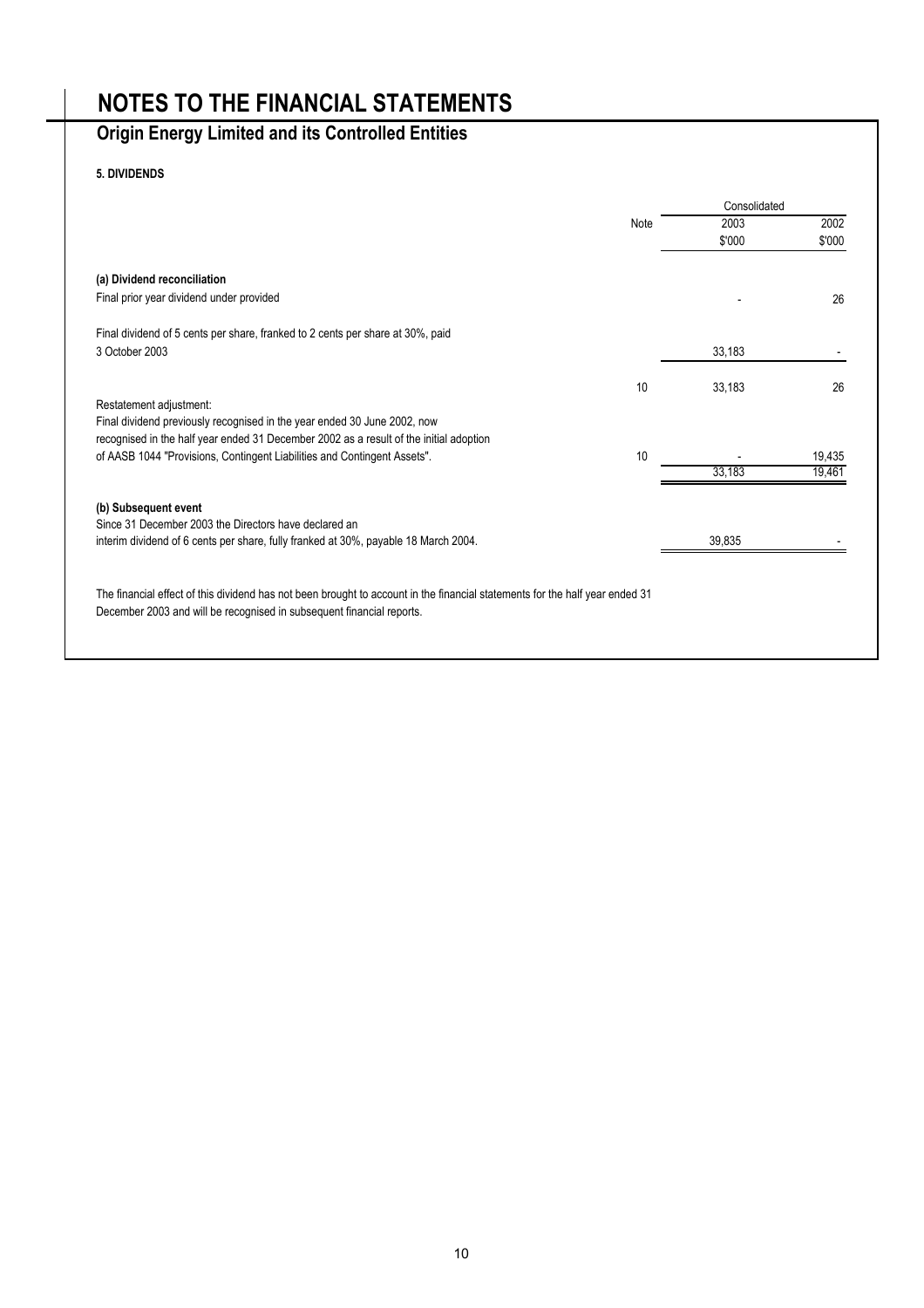# **Origin Energy Limited and its Controlled Entities**

### **6. NON-CASH FINANCING AND INVESTING ACTIVITIES**

|                                                              | Consolidated |        |
|--------------------------------------------------------------|--------------|--------|
|                                                              | 2003         | 2002   |
|                                                              | \$'000       | \$'000 |
| The following non-cash financing and investing activities    |              |        |
| have not been included in the Statement of Cash Flows:       |              |        |
| Issue of shares in respect of the Dividend Reinvestment Plan | 17,157       | 10,291 |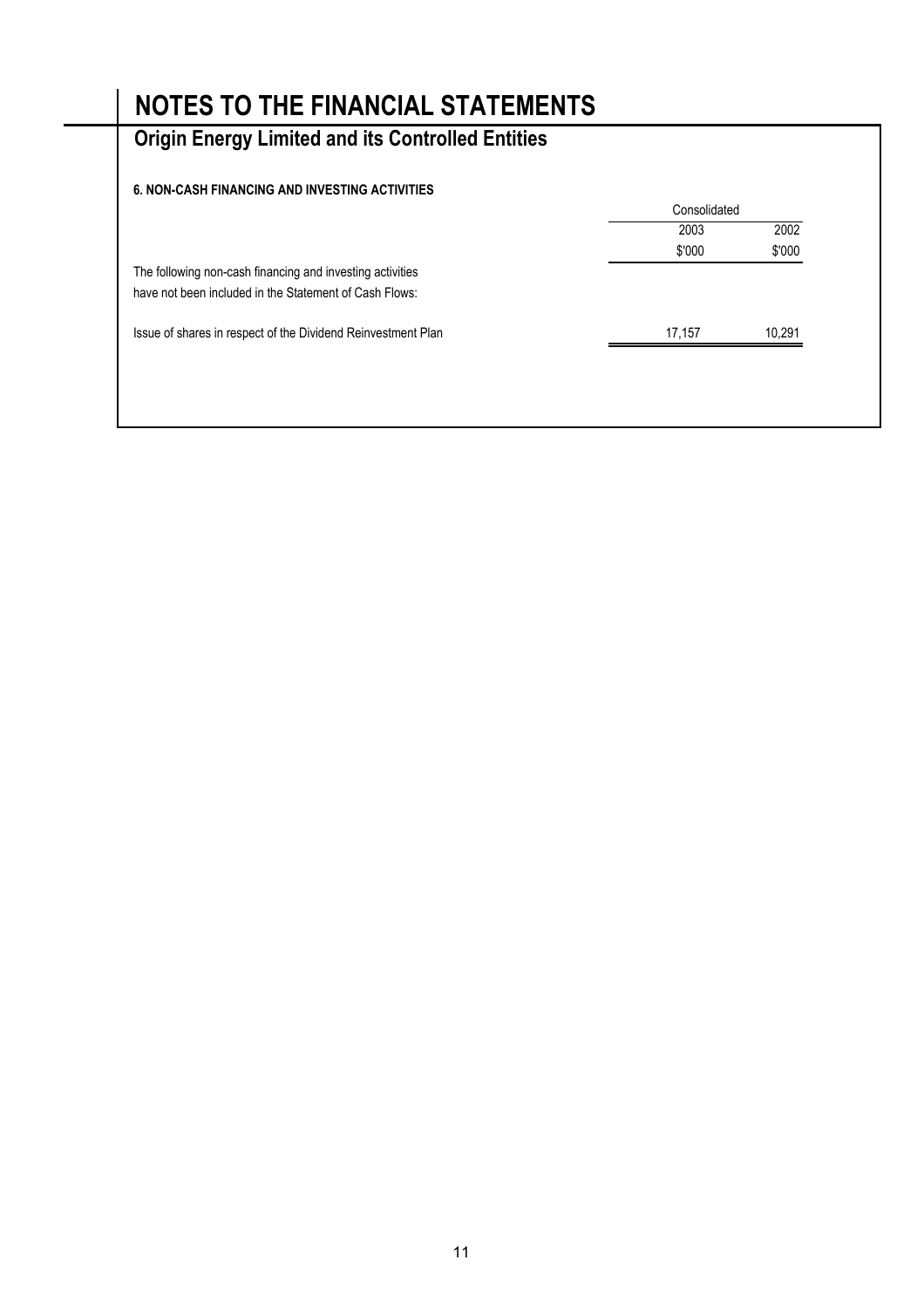## **NOTES TO THE FINANCIAL STATEMENTS 7. ACQUISITION OF CONTROLLED ENTITIES 2003** Name Date Acquired Additional consolidated entity's interest Consideration Contribution to consolidated net profit Oil Company of Australia Limited 30 September 2003 14.77% \$73,820,000 \$800,000 (now known as Origin Energy CSG Limited) This acquisition resulted in a reduction to the outside equity interest in the statement of financial position of \$30,056,000. **2002** Name Date Acquired Consolidated entity's interest Consideration Contribution to consolidated net profit/(loss) AES Australia Holding BV 13 December 2002 100% \$89,025,000 (\$76,000) AES Mount Stuart BV AES Mount Stuart General Partnership  **Origin Energy Limited and its Controlled Entities** At 30 June 2003 Origin Energy Limited and its controlled entities owned 85.23% of Oil Company of Australia Limited. During the period the remaining 14.77% interest in Oil Company of Australia Limited was acquired. Oil Company of Australia Limited has been accounted for as a 100% owned controlled entity from 30 September 2003.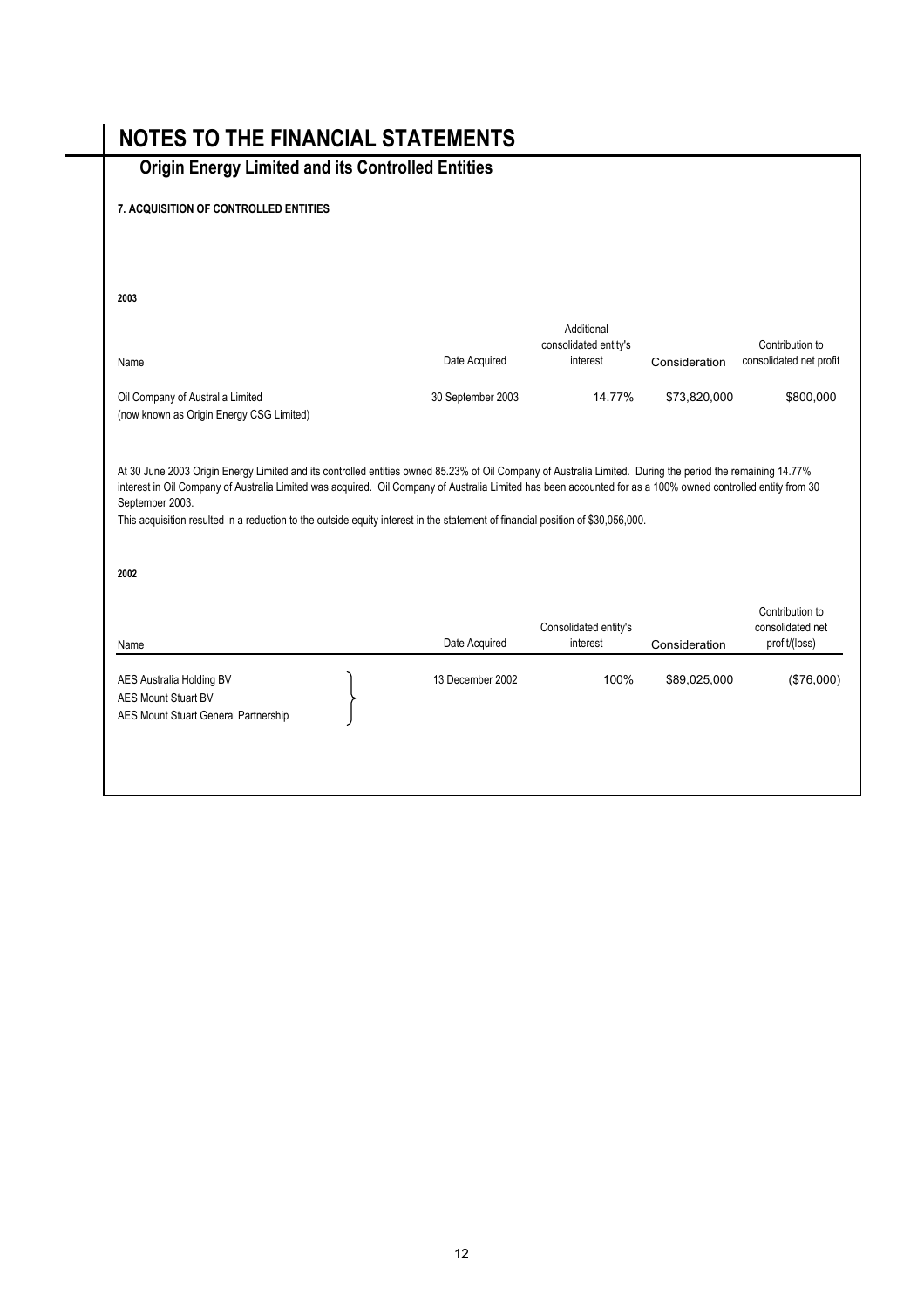## **Origin Energy Limited and its Controlled Entities**

### **8. MATERIAL INTERESTS IN ENTITIES WHICH ARE NOT CONTROLLED ENTITIES**

| <b>Envestra Limited</b>                    | 18.6                    | 19.1                     | 7,692  | 7,692                |  |  |
|--------------------------------------------|-------------------------|--------------------------|--------|----------------------|--|--|
| Other material interests:                  |                         |                          |        |                      |  |  |
| <b>Total</b>                               |                         |                          | 15,882 | 6,928                |  |  |
| Campaspe Asset Management Services Pty Ltd | 50.0                    |                          | 44     |                      |  |  |
| Rockgas Ltd                                | 50.0                    | 50.0                     | 1,748  | 1,124                |  |  |
| CUBE Pty Ltd* (refer note 3(c))            | 50.0                    | 50.0                     | 11,611 | 2,173                |  |  |
| Bulwer Island Energy Partnership           | 50.0                    | 50.0                     | 2,479  | 3,631                |  |  |
| joint venture entities:                    |                         |                          |        |                      |  |  |
| Equity accounted associates and            | $\%$                    | $\%$                     | \$'000 | \$'000               |  |  |
|                                            | 2003                    | 2002                     | 2003   | 2002                 |  |  |
|                                            |                         | Consolidated             |        |                      |  |  |
|                                            |                         | of the period            |        | Consolidated         |  |  |
|                                            |                         | interest held at the end |        | Share of net profits |  |  |
|                                            | Percentage of ownership |                          |        |                      |  |  |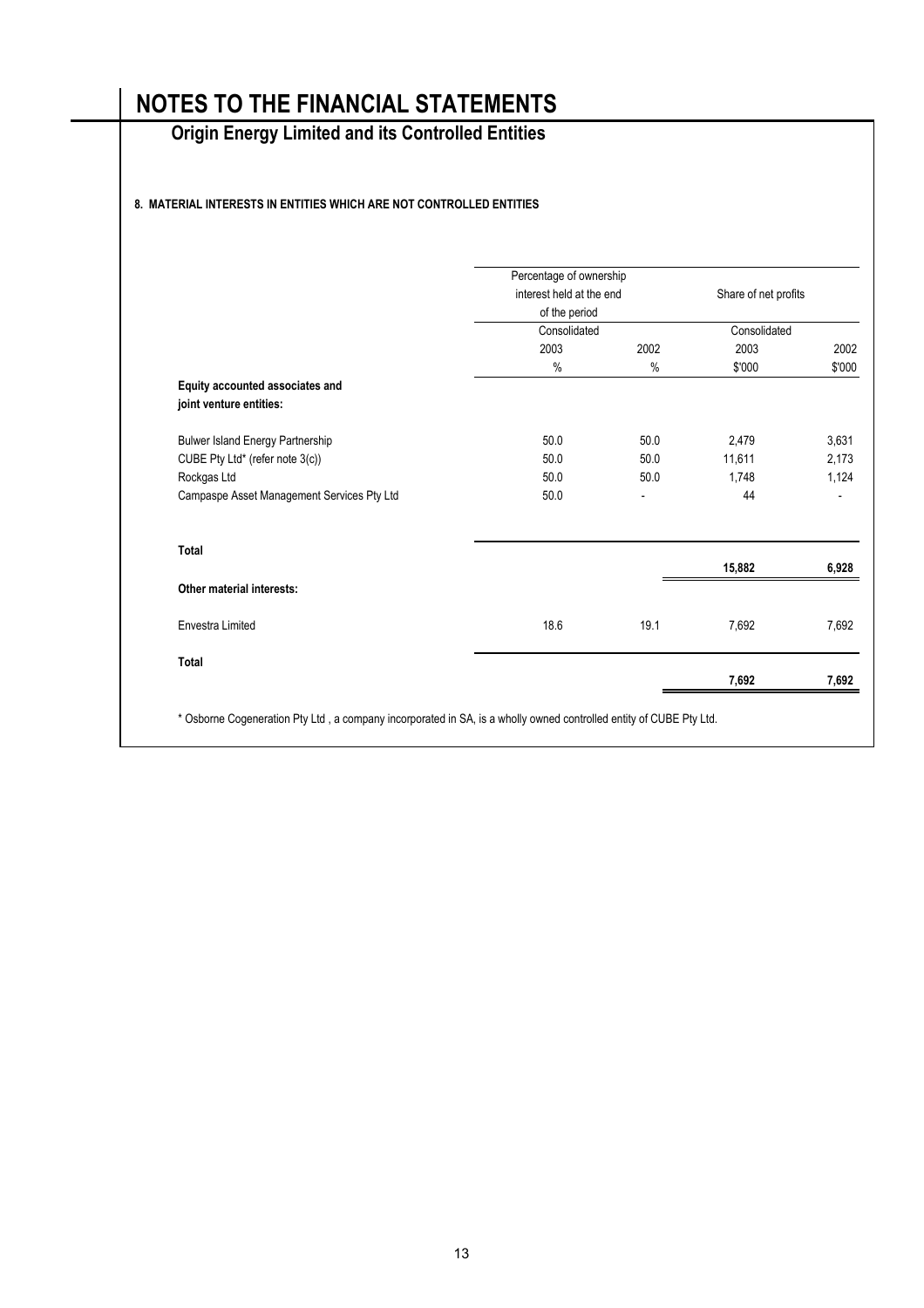| v                                                                                      |      | Consolidated |         |
|----------------------------------------------------------------------------------------|------|--------------|---------|
|                                                                                        |      | 2003         | 2002    |
|                                                                                        | Note | \$'000       | \$'000  |
| 9. CONTRIBUTED EQUITY                                                                  |      |              |         |
| <b>ISSUED AND PAID-UP CAPITAL</b>                                                      |      |              |         |
| - 662,599,548 (2002: 652,317,960) ordinary shares, fully paid                          |      | 436,971      | 399,124 |
| <b>ORDINARY SHARE CAPITAL</b>                                                          |      |              |         |
| Balance at the beginning of the financial year                                         |      | 418,612      | 385,039 |
| Shares issued:                                                                         |      |              |         |
| - 705,350 (2002: 1,426,600) shares in accordance with the Senior Executive Option Plan |      | 1,202        | 3,794   |
| -4,184,447 (2002: 2,693,165) shares in accordance with the Dividend Reinvestment Plan  |      | 17,157       | 10,291  |
| Total movements in ordinary share capital                                              | 10   | 18,359       | 14,085  |
| Ordinary share capital at the end of the period                                        |      | 436,971      | 399,124 |

| <b>OPTIONS</b>                                        | Number    | Exercise price | Expiry date |
|-------------------------------------------------------|-----------|----------------|-------------|
| On issue at 31 December 2003                          | 1,250,000 | \$2.24         | 1 Feb 2004  |
|                                                       | 571,150   | \$1.76         | 6 Dec 2004  |
|                                                       | 55,500    | \$1.78         | 6 Dec 2004  |
|                                                       | 2,230,000 | \$1.27         | 1 Mar 2005  |
|                                                       | 495,000   | \$2.74         | 31 Aug 2006 |
|                                                       | 3,495,000 | \$3.20         | 16 Dec 2006 |
|                                                       | 30,000    | \$3.20         | 14 Jan 2007 |
|                                                       | 2,630,000 | \$3.56         | 19 Dec 2007 |
|                                                       | 3,910,000 | \$4.31         | 19 Dec 2008 |
| Issued during the half year ended 31 December 2003    | 3,910,000 | \$4.31         | 19 Dec 2008 |
| Exercised during the half year ended 31 December 2003 | 365,000   | \$1.66         | 4 Dec 2003  |
|                                                       | 30,000    | \$1.66         | 19 Jan 2004 |
|                                                       | 310,350   | \$1.76         | 6 Dec 2004  |
| Expired during the half year ended 31 December 2003   | 50,000    | \$1.50         | 4 Dec 2003  |
|                                                       |           |                |             |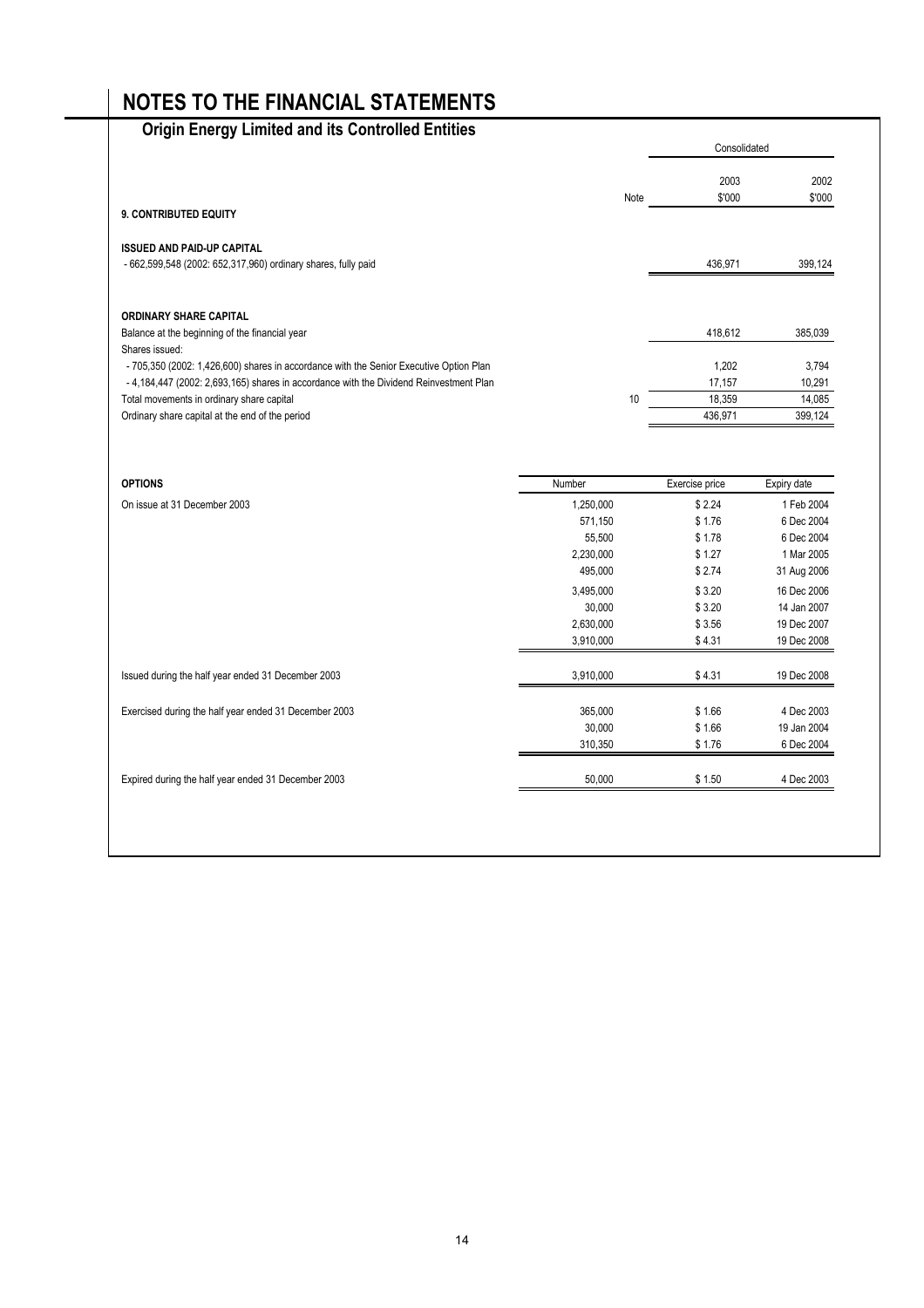|                                                                                             |      | Consolidated |           |
|---------------------------------------------------------------------------------------------|------|--------------|-----------|
|                                                                                             | Note |              |           |
|                                                                                             |      | 2003         | 2002      |
|                                                                                             |      | \$'000       | \$'000    |
| <b>10. RETAINED PROFITS AND TOTAL EQUITY</b>                                                |      |              |           |
| (a) Retained profits reconciliation                                                         |      |              |           |
| Previously reported retained profits at the end of the previous financial year              |      | 1,223,977    | 1,095,158 |
| Adjustment to dividends resulting from the initial adoption of                              |      |              |           |
| AASB 1044 "Provisions, Contingent Liabilities and Contingent Assets"                        |      |              | 19,435    |
| Restated retained profits at the beginning of the period                                    |      | 1,223,977    | 1,114,593 |
| Dividends recognised during the half year ended 31 December 2002 as a result of the initial |      |              |           |
| adoption of AASB 1044 "Provisions, Contingent Liabilities and Contingent Assets"            | 5    |              | (19, 435) |
| Dividends paid during the period                                                            | 5    | (33, 183)    | (26)      |
| Net profit attributable to members of the parent entity, Origin Energy Limited              |      | 125,616      | 89,599    |
| Aggregate of amounts transferred from reserves                                              |      | 4            | 79        |
| Retained profits at the end of the period                                                   |      | 1,316,414    | 1.184.810 |
| (b) Total equity reconciliation                                                             |      |              |           |
| Total equity at the beginning of the period                                                 |      | 1,789,604    | 1,626,039 |
| Total changes in parent entity interest in equity recognised in the                         |      |              |           |
| Statement of Financial Performance                                                          |      | 124,650      | 90,725    |
| Transactions with owners as owners:                                                         |      |              |           |
| Contributions of equity                                                                     | 9    | 18,359       | 14,085    |
| Dividends recognised during the period                                                      | 5    | (33, 183)    | (26)      |
| Total changes in outside equity interests                                                   |      | (29, 533)    | 379       |
| Total equity at the end of the period                                                       |      | 1,869,897    | 1,731,202 |
|                                                                                             |      |              |           |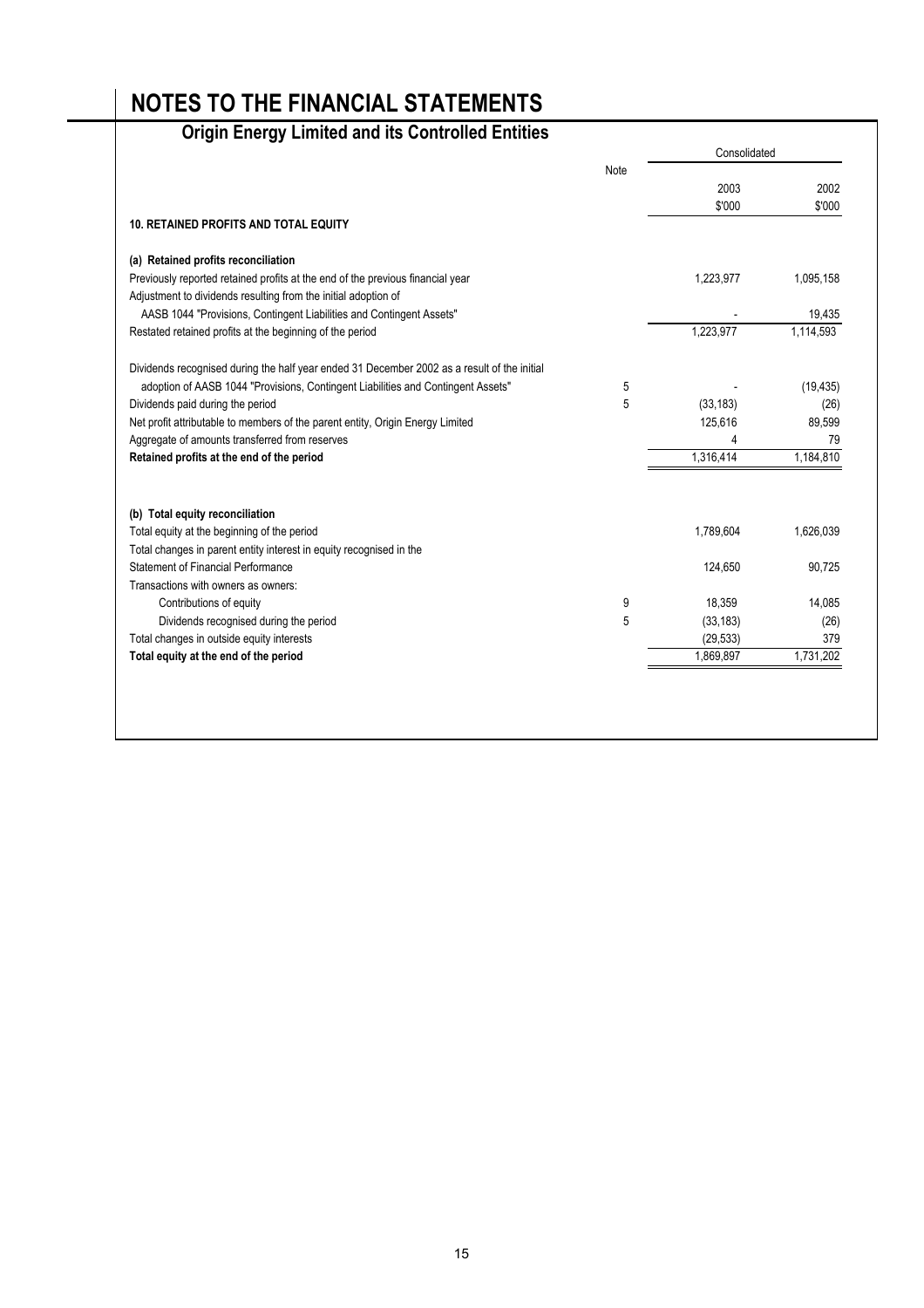### **Origin Energy Limited and its Controlled Entities**

#### **11. CONTINGENT LIABILITIES**

Details of contingent liabilities and contingent assets where the probability of future payments/receipts is not considered remote are set out below, as well as details of contingent liabilities and contingent assets, which although considered remote, the Directors consider should be disclosed. The Directors are of the opinion that provisions are not required in respect of these matters, as it is not probable that a future sacrifice of economic benefits will be required or the amount is not capable of reliable measurement.

| December<br>2003<br>\$'000 | June<br>2003<br>\$'000 | December<br>2002<br>\$'000 |
|----------------------------|------------------------|----------------------------|
|                            |                        |                            |
|                            |                        |                            |
|                            |                        |                            |
|                            |                        |                            |
|                            |                        |                            |
| 188,849                    | 169,811                | 173,140                    |
|                            |                        |                            |

Origin Energy Limited has given to its bankers letters of responsibility in respect of accommodation provided from time to time by the banks to Origin Energy Limited's wholly or partly owned controlled entities.

Warranties and indemnities have been given by entities in the consolidated entity in relation to environmental liabilities for certain properties as part of the terms and conditions of divestments.

A number of sites within the consolidated entity have been identified as contaminated, all of which are subject to ongoing environmental management programmes to ensure appropriate controls are in place and clean-up requirements are implemented. For sites where the requirements can be assessed and costs estimated, the estimated cost of remediation has been expensed or provided for. The contamination has generally resulted from prior activities conducted at the sites.

Certain entities within the consolidated entity are subject to various lawsuits and claims, including claims for additional income tax, stamp duty and penalties, native title claims and a cross-claim arising from an action brought against Esso/BHP in relation to the Longford explosion in 1998. Any liabilities arising from such lawsuits and claims are not expected to have a material adverse effect on the consolidated financial statements.

### **12. EVENTS SUBSEQUENT TO REPORTING DATE**

Refer note 5 for dividends declared subsequent to 31 December 2003.

On 1 January 2004 a fire at the Moomba processing plant interrupted gas supply from the Cooper basin primarily into Adelaide. The primary financial impact on Origin relates to Origin's 13.2% share in the Cooper Basin Joint Venture. Santos Limited, as operator of the Joint Venture has released information on the estimated financial impact of this incident. Based on this advice the impact on profit after tax to Origin is expected to be a loss of \$6 million to \$7 million.

On 2 January 2004 Origin contributed \$55.6 million in equity to the SEA Gas pipeline project.

On 13 February 2004 Origin acquired from Genesis Power Limited a 50% interest in the Kupe gas field (in PML 38146) in the offshore Taranaki Basin, New Zealand. Consideration for the interest includes a cash payment of NZ \$33 million to be paid in a number of instalments, agreement to contract its share of sales gas from the field to Genesis Power, and undertaking operatorship of the field development.

The financial effects of these transactions have not been brought to account in the financial statements for the half year ended 31 December 2003 and will be recognised in subsequent financial reports.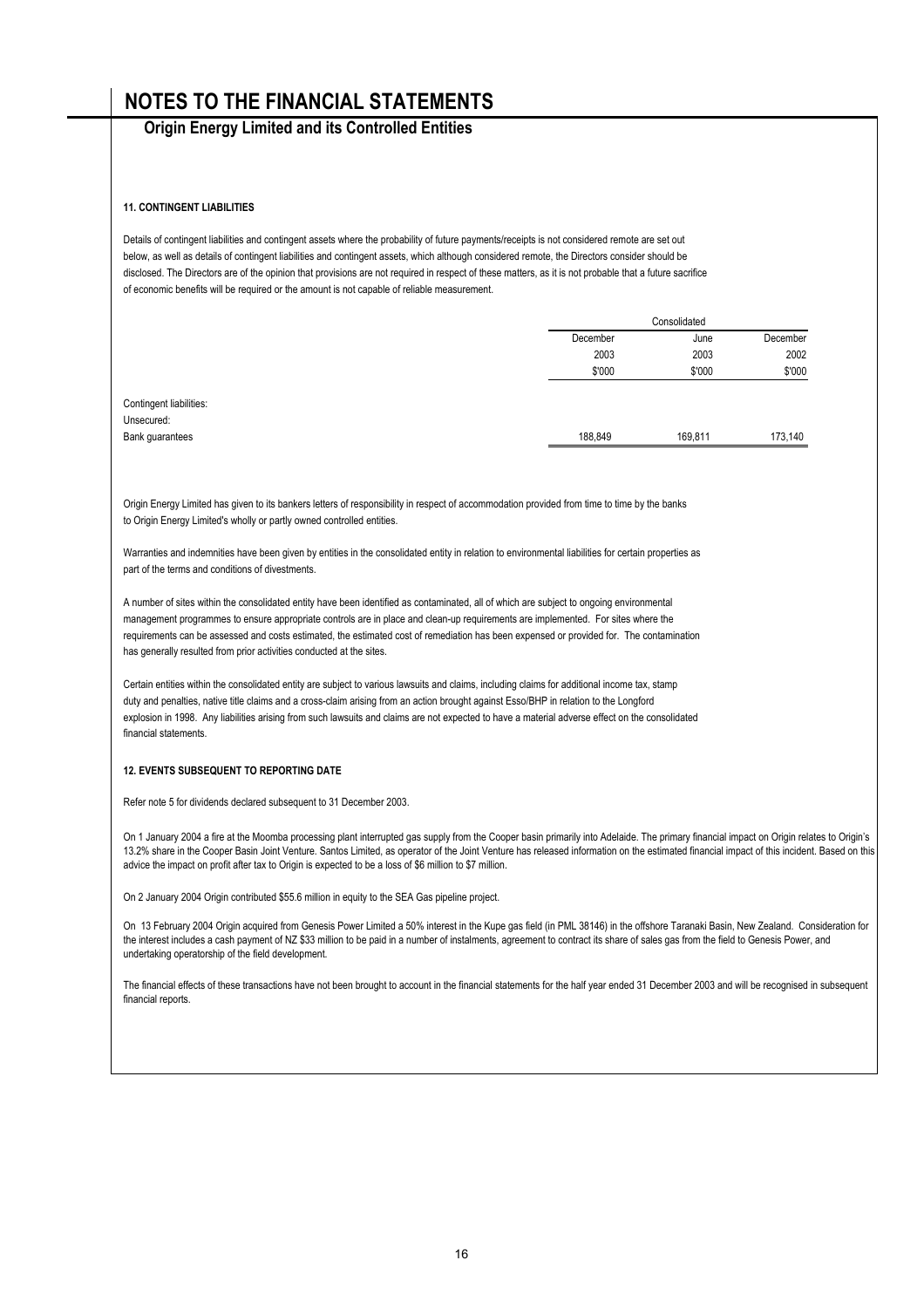## **DIRECTORS' DECLARATION**

### **Origin Energy Limited and its Controlled Entities**

In the opinion of the Directors of Origin Energy Limited:

- a) the financial statements and notes, set out on pages 2 to 16, are in accordance with the Corporations Act 2001, including:
	- i) giving a true and fair view of the financial position of the consolidated entity as at 31 December 2003 and of its performance, as represented by the results of its operations and cash flows, for the half year ended on that date; and
	- ii) complying with Australian Accounting Standard AASB 1029 "Interim Financial Reporting" and the Corporations Regulations 2001; and
- b) there are reasonable grounds to believe that the company will be able to pay its debts as and when they become due and payable.

Signed in accordance with a resolution of the Directors:

Mr H Kevin McCann Chairman Sydney, 17 February 2004